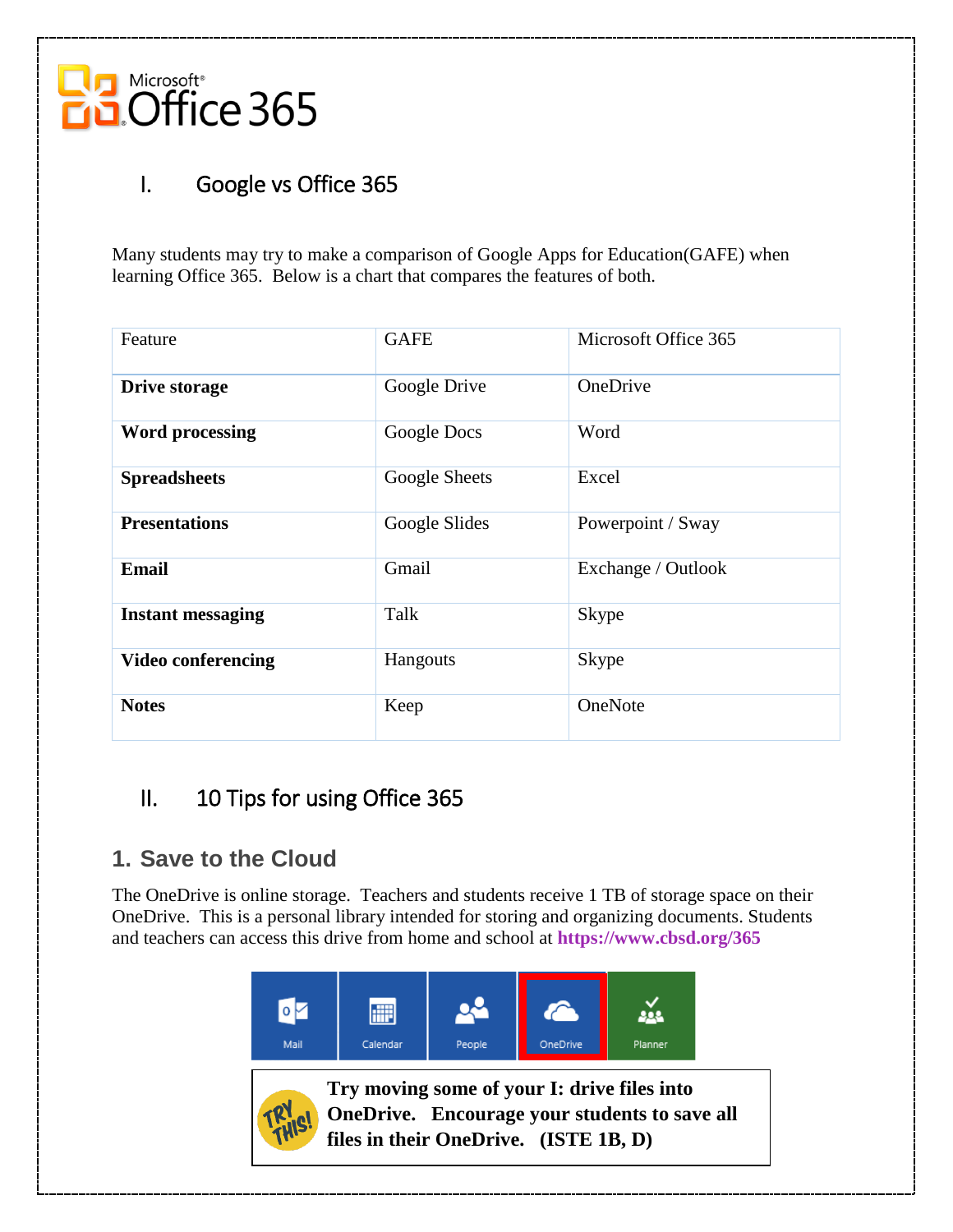### **2. Create an Online Document**

View, edit, and share Word, Excel, and PowerPoint. If students do not have Office at home, the online version allows them to be a part of the process whether they are on a Mac, PC or mobile device. Students can work in groups, with partners**,** and with teachers to create documents. Click on the "New" button from your OneDrive to create a document.

#### **3. No Save Button**

Online Documents save automatically to the OneDrive. No save button required.



#### **4. Share Button**

Office 365 is a collaboration suite. By default, the documents are [private.](http://alicekeeler.com/2016/03/26/sharing-settings-google-docs/) Locate the blue sharing button in the upper right hand corner of a Word document.

Type the last name of those you wish to give access to the document.

| Share 'Document3'<br>8<br>Only shared with you |                                                             | ×              |
|------------------------------------------------|-------------------------------------------------------------|----------------|
| Invite people<br>Get a link                    | MYERS, MICHELE x                                            | Can edit $ v $ |
| Shared with                                    | Include a personal message with this invitation (Optional). |                |
|                                                | SHOW OPTIONS                                                |                |
|                                                | Share                                                       | Cancel         |



**Ask students to work with a peer online in Excel to create a document that compares two issues. (ISTE 7D)**

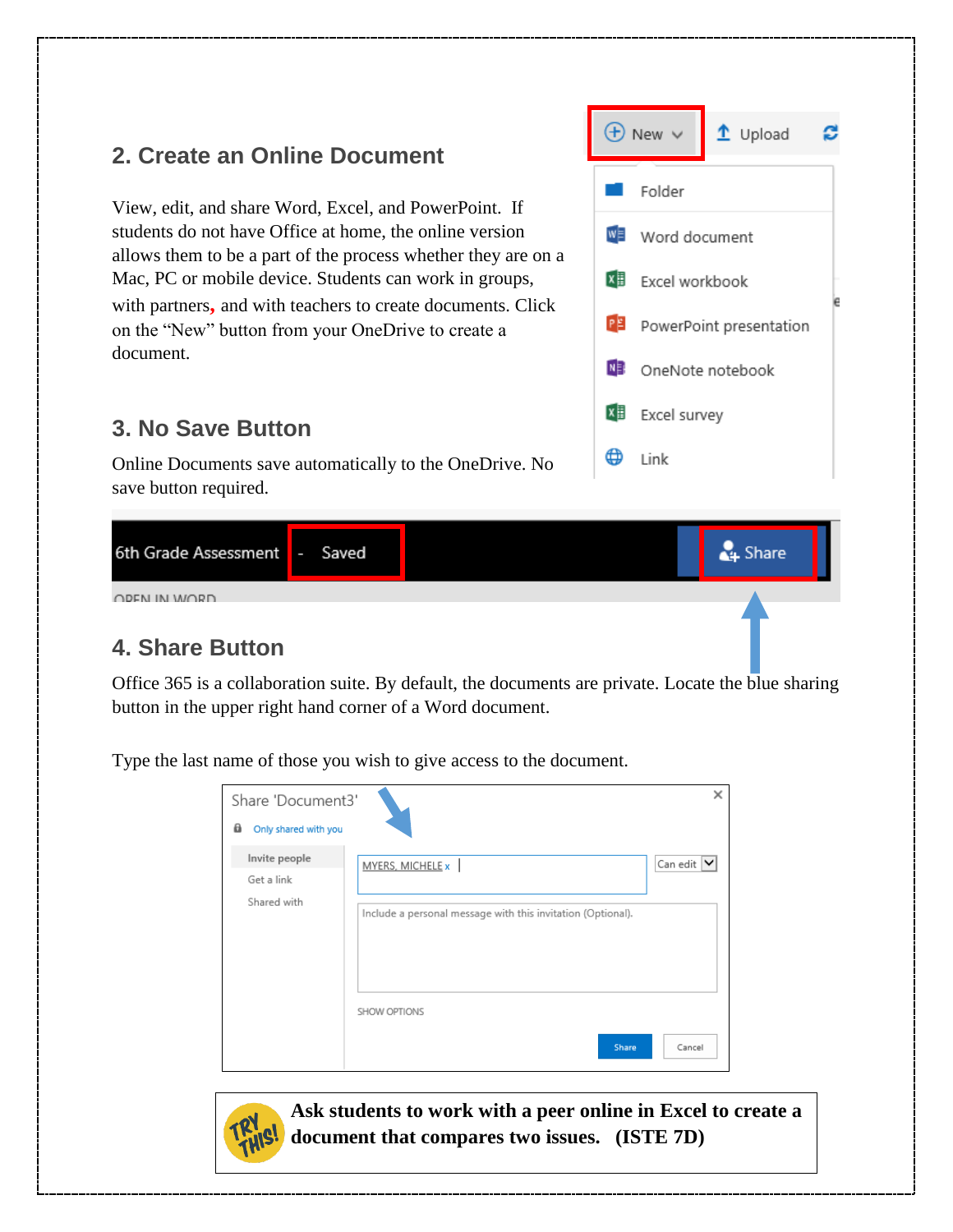#### **Get Shareable Link**

Share the document more generically by clicking on "Get a link" in the sharing settings. This gives access to the document to anyone with the link.

| Invite people | Restricted link - Only specific people can open this link |        |
|---------------|-----------------------------------------------------------|--------|
| Get a link    |                                                           |        |
| Shared with   | https://cbsd-my.sharepoint.com/personal/jj<br>Copy        | REMOVE |

**Email a shareable link to your class from Word. Type all student names on the document ahead of time. Throughout the lesson, prompt students to contribute constructively, online, answering questions that you pose. (ISTE 7B, C)**

## **5. One Version**

Collaborators edit the same document. When using Office 365 there is no need to save or make multiple copies of a document. This keeps everyone working with the latest version.

# **6. Revision History**

Office 365 records edits in the revision history. You are able to see what was contributed to a document when and by whom. Use the Review Tab in the document and choose "See Edit Activity."

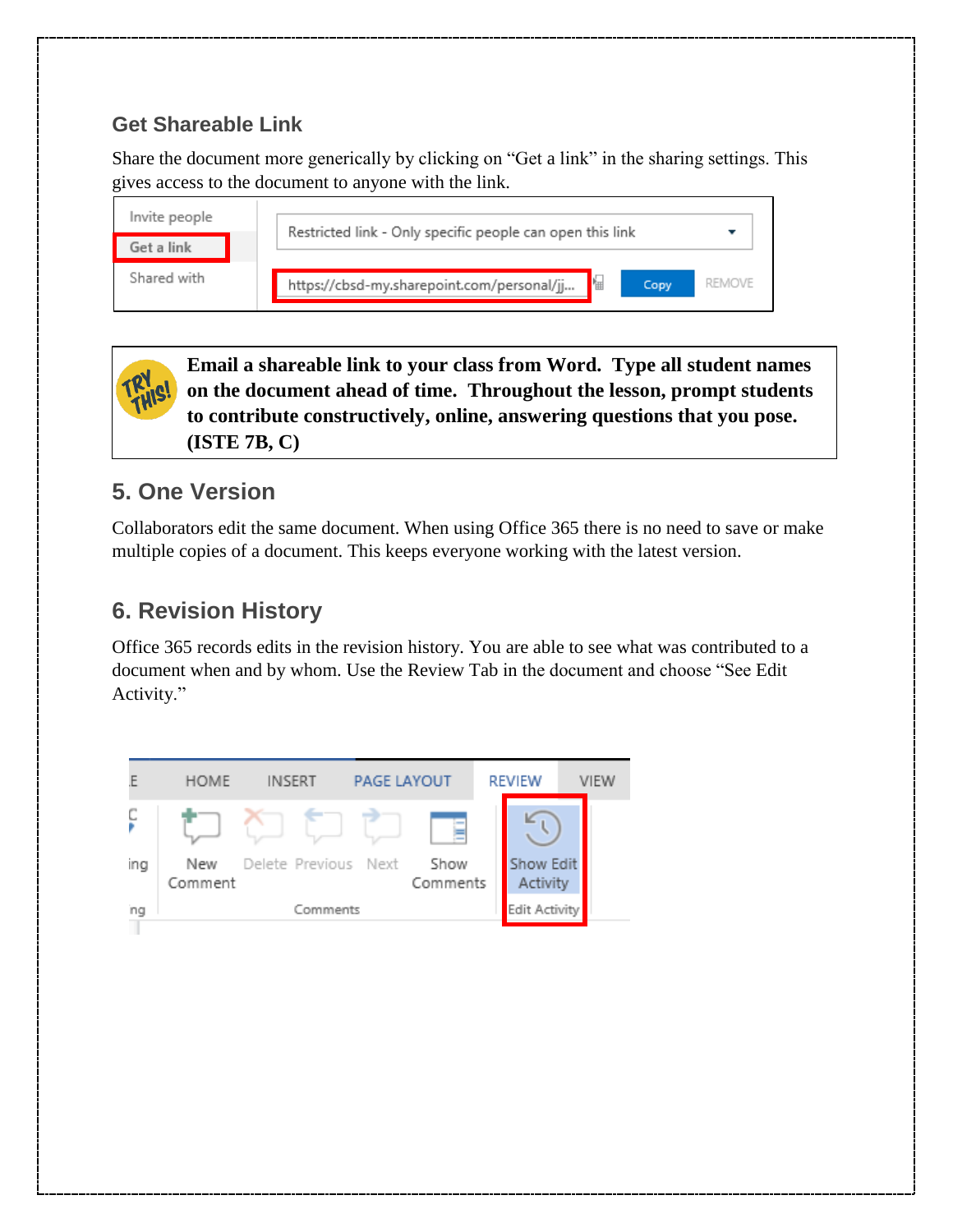## **7. Insert Comments**

One of the most powerful elements of working online is the ability to collaborate on documents through comments. All Office 365 documents allow for inserting comments. Highlight a word or portion of text to reveal the comment icon in the right margin.

| By: Sean McDonald                                                                       | Jason Sullivan<br>show how much it hurts!!!!!!!!!!!               |
|-----------------------------------------------------------------------------------------|-------------------------------------------------------------------|
| I was at my friend C.J.'s house, and we were playing indoor football.                   | Jason Sullivan                                                    |
| "I'm permanent offense" said C.J.                                                       | EXPLAIN MORE ON HOW IT<br>HURTS!!!!!!!!!!!!!!!!!!!!!!             |
| "Ok" I replied.                                                                         | 4/11/2016 - 9:37 AM<br><b>Andrew Haines</b>                       |
| "Hike!" Yells C.J.                                                                      | what kind of ball was it a baseball a soccer ball<br>WHAT WAS IT! |
| "Here" Ryan yelled C.J. Passed the mini orange football to Ryan, who made it to the tan | $\checkmark$<br><b>Christian Kirkpatrick</b>                      |
| wall which was the end zone.                                                            | new paragragh                                                     |

To create a comment, click on the **Insert Tab**, then **Comment**. This allows you to give students specific feedback on the exact portion of their work you are commenting. Commenting takes feedback from being a one way note to being a conversation. Students can reply to the comment to gain clarification. This is especially powerful when utilized prior to the due date.



**Ask students to share a story they have written or an article they have summarized with a student in another class. The commenting student should contribute constructively giving feedback. (ISTE 6A & 7A, B, C)**

|                                                           | 冊                       | <b>Word Online</b><br>JAFFE, JASON |                              | <b>TABLE TOOLS</b> |              |
|-----------------------------------------------------------|-------------------------|------------------------------------|------------------------------|--------------------|--------------|
| 8. The Waffle                                             | <br>$\bullet$<br>Mail   | 圃<br>Calendar                      | 08<br>People                 | OneDrive           | 益<br>Planner |
| In Office 365, this icon is known as the apps chooser (or | $\overline{\mathbf{v}}$ | DH                                 | $V$ <b>D</b>                 | WE                 | $x \equiv$   |
| informally as "the waffle."). Click on the grid to reveal | Tasks                   | Delve                              | Video                        | Word               | Excel        |
| additional Apps.                                          | P <sub>3</sub>          | N <sub>3</sub>                     | $S \rightarrow \blacksquare$ | N <sup>2</sup>     | FB           |
|                                                           | PowerPoint              | OneNote                            | Sway                         | Class Notebook     | Forms        |